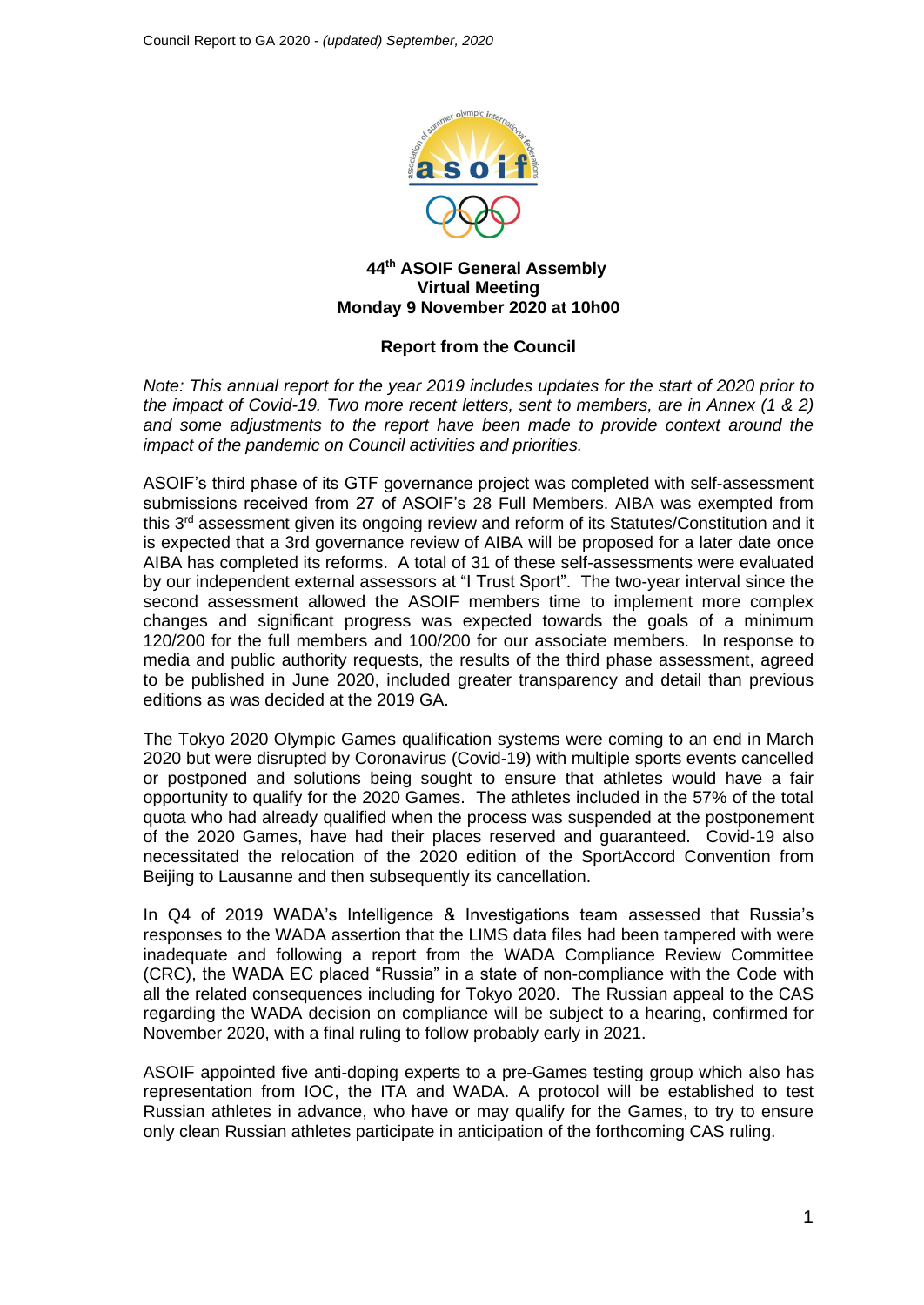The postponement of the 2020 Games for one year has led to a full review of costs to "optimise" the delivery of the Games in 2021 in which ASOIF and all IFs have worked closely with the OCOG and the IOC. The general effects of Covid19 impacts and resultant regulation created uncertainty for IFs with their competitions and meetings schedules, but ASOIF and its members remain committed to the delivery of the Games in the most efficient manner in 2021.

More than eighteen months have passed since the publication of ASOIF's "Future of Global Sport" report in February 2019. During that time, we turned our attention to follow-up, action and deeper analysis where appropriate as well as a re-visit to examine the possible medium to long-term impacts of the pandemic. A priority from the report has been the "Future Role of the IFs" which we will continue to follow up with the public authorities. We will focus on the EU/European Commission which introduces/influences legislation on key issues such as anti-trust challenges etc. The ASOIF Advisory Groups reviewed the report, actioned the issues raised and made budget proposals to Council for projects and research in areas which impact their fields of interest where appropriate.

All eight advisory/consultative groups met "virtually" between April and the end of July 2020 to identify and address key areas impacted by Covid-19 on their own specialist areas and they have scheduled further meetings to take place before the end of 2020. The eight Chairs of the groups met collectively for the first time and these collective meetings will become a regular event in the ASOIF calendar.

In summary, the work of Council and the Administration focussed on a wide range of activities in an intensive 2019 in the lead up the 2020 Tokyo Games. This work included the Governance questionnaire review and evaluation, GTF meetings and preparation for the 3<sup>rd</sup> Governance report, the Role of the IFs through the ASOIF Expert Group, the ASOIF Commercial Advisory Group work on a Sports Event Impact Standard, Tokyo 2020 final and amended planning and preparation review in response to Covid-19 and the publication of the ASOIF "Health Guidelines for International Federation Events".

Below we report on developments and activities under the following headings of which some are updated in more detail through specific items under the GA agenda:

## **1. Relations with the IOC & Olympic Movement**

- 1.1 Multi-sport games events
	- 1.1.1 MOU (roles and responsibilities)

# **2. Olympic Games**

- 2.1 YOG 2022 Dakar, Senegal
- 2.2 Games of Tokyo, Japan, 2020
- 2.3 Games of Paris, France, 2024

# **3. Services / Activities**

- 3.1 ASOIF Consultative and Advisory Groups
- 3.2 Fight Against Doping
	- 3.2.1 World Anti-Doping Agency (WADA)
		- a) Code Review
		- b) WADA Presidency
		- c) RUSADA Compliance
- 3.3 Sports Data Warehouse (SDW)

# **4. Staff & Administration**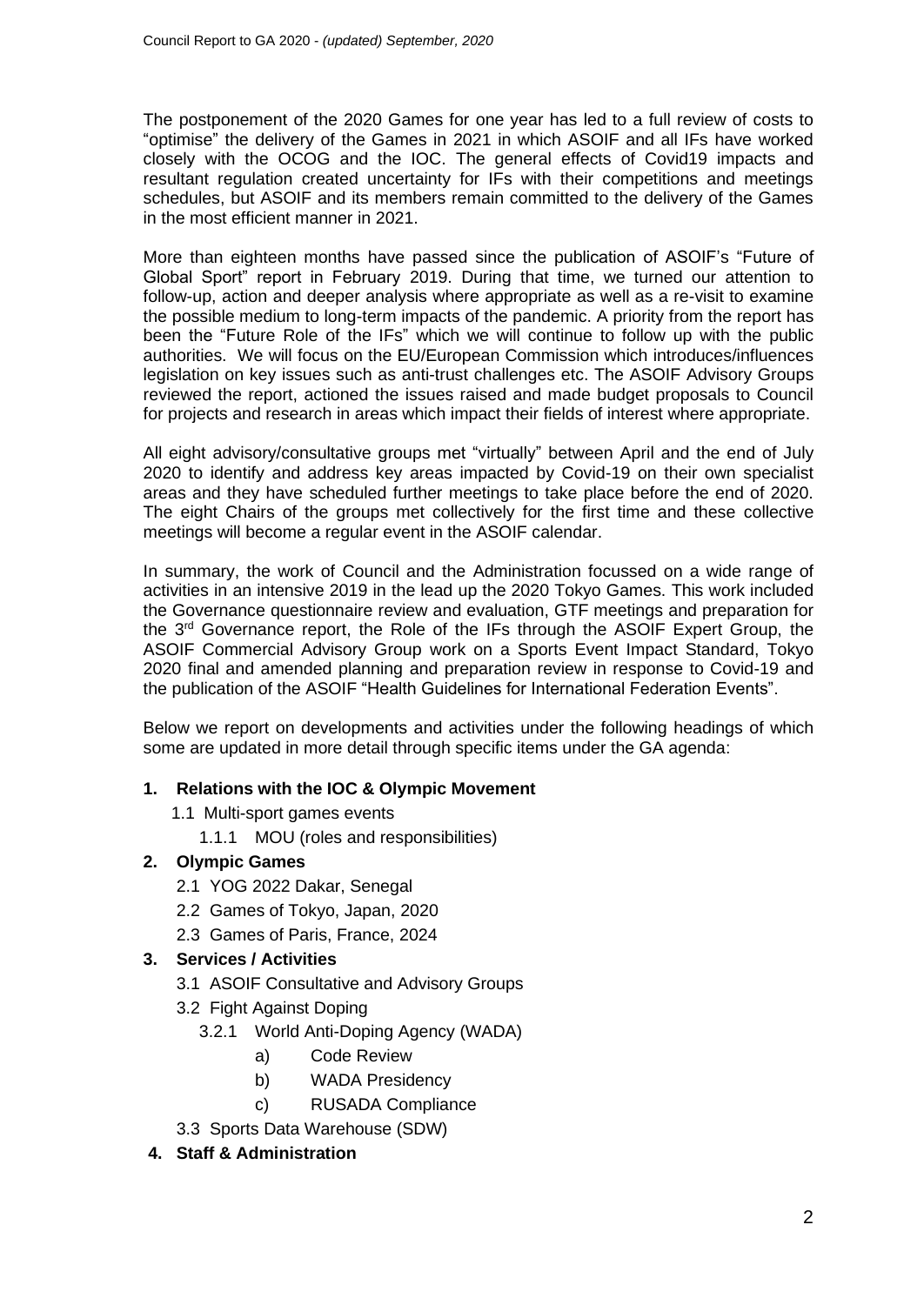## **1. Relations with the IOC & Olympic Movement**

ASOIF's general practice has been not to seek media attention but to let its members remain front and centre of the sporting landscape. However, an area that Council is aware of is the increasing amount of media coverage that ASOIF gets without any real attempt to be in the news. This growth naturally is in parallel with the rise in activity and the growing influence of its members, but also follows a real or perceived increase in attention on common collective issues involving or concerning the summer Olympic IFs. The "Future of Global Sport" report identified a need for ASOIF to play a greater role in collective representation of its members and managing their collective IF image *vis-à-vis* the media, the public at large and the public authorities. ASOIF's communication function will be reviewed by Council in the light of the report and the need to be ever more responsive to the media on a day-to-day basis.

## **1.1 Multi-sport events**

## **1.1.1 MOU (roles and responsibilities)**

A meeting led by IOC took place at the ANOC HQ in Lausanne on 12 January 2020 with the five continental NOC groups at which ASOIF was represented by Council member, Ingmar de Vos, and the ASOIF Executive Director. The ANOC representatives continued to focus on inclusion of the NOC continental games events in IF Olympic Games qualifying procedures. The IOC reported on its updated "mapping" exercise to identify all multi-sport events on the global four-year calendar. ASOIF's draft MOU and related documentation has now been circulated to the NOC continental representatives for feedback. The next meetings of the working group, scheduled for April and November 2020 were postponed although a video-conference meeting took place to review progress.

## **2. Olympic Games**

## **2.1 YOG 2022 Dakar, Senegal**

The 4<sup>th</sup> Edition of the summer Youth Olympic Games, Dakar 2022, has been postponed until 2026 although some IFs are reviewing whether alternative individual sports events can be scheduled as a replacement to the 2022 postponed event.

The inclusion of Baseball5, along with the formerly approved Breaking, Karate, Skateboarding, Sport Climbing, and surfing, meant that all sports from the Tokyo 2020 and Paris 2024 Organising Committees' proposals were scheduled to be included in the Dakar 2022 programme.

It was decided that competitions including mixed NOC pair/team events would be permitted on the YOG programme but these would not be part of the medal programme. However, additional quota was allotted to a number of sports to allow them to operate pairs and team events with athletes from the same NOC within the medal event programme.

Earlier this year, a YOG Dakar22 Coalition group met in Lausanne and the Executive Director with two Project Coordinators attended the meeting on behalf of ASOIF. This group was initiated by the Netherlands NOC in order to coordinate several development areas that different stakeholders (NOCs, IFs, Olympic Solidarity, etc.) might contribute to, with a focus on legacy in Senegal and the surrounding region of Africa.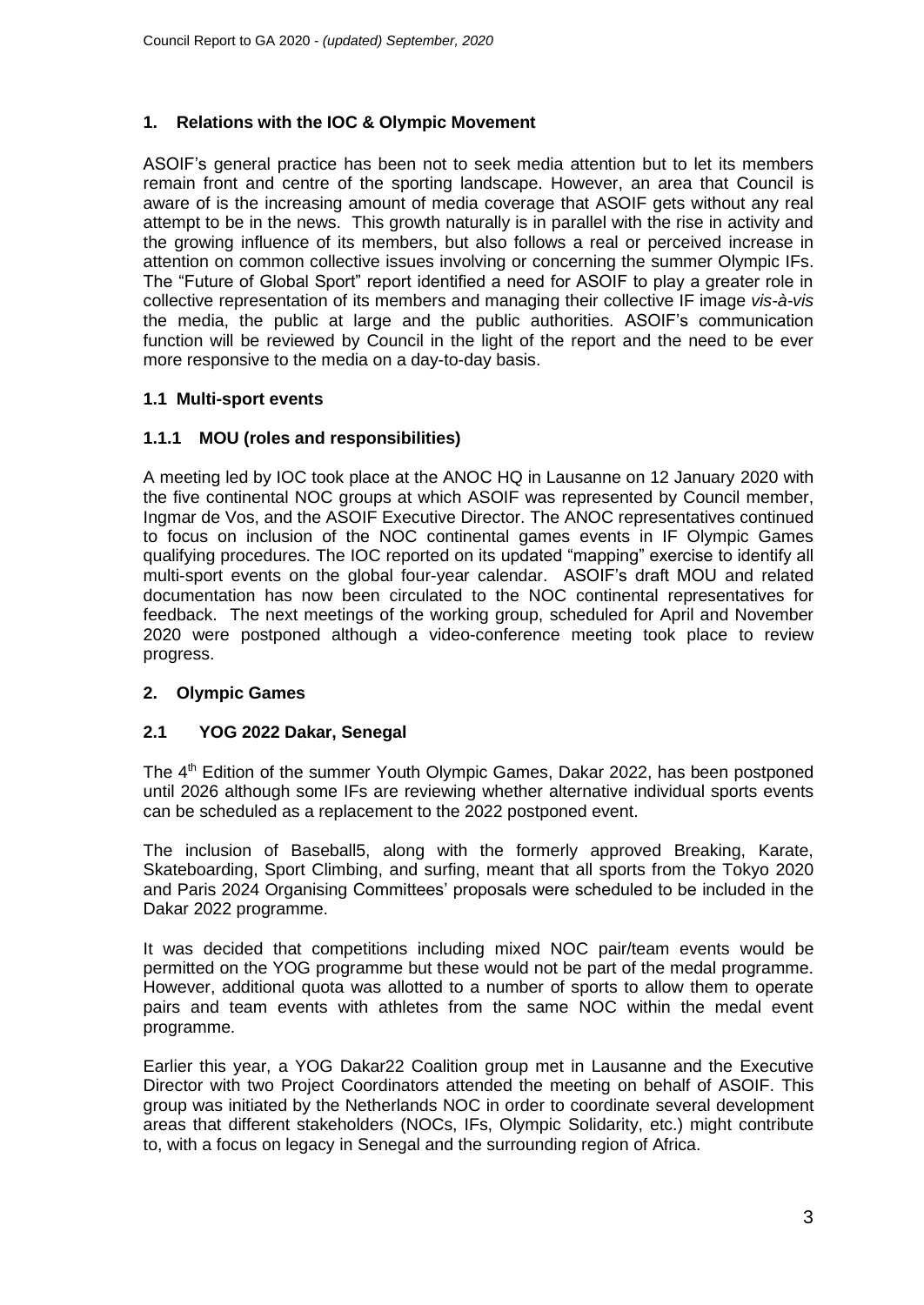The first Coordination Commission (CoCom) meeting took place from the  $23<sup>rd</sup>$  to  $25<sup>th</sup>$ October 2019 in Dakar, Senegal.

## **2.2 Games of Tokyo, Japan, 2020** (refer Item 9)

Major progress continued in all areas including staffing, venue construction, competition and test event activities right up until the decision to postpone the Games until 2021.

An IF seminar was organised by the IOC at its HQ and led by Tokyo 2020 on 14-15 October 2019 which provided much valuable information and this event will become a standard feature of future Games preparation. The event was attended by 31 IFs and Tokyo 2020 presented its progress report along with detailed updates on various areas and services including arrival and departures, transport, broadcasting, sport presentation, look of the Games, accreditation, hospitality, logistics and rate card etc. In December 2019 TOCOG followed up with an update on questions raised.

Test events were generally successful but there were concerns raised that outsourced delivery by third parties was expensive and could not guarantee that the experience obtained at the test events would be preserved and used at Games-time unless the same personnel were to be used for both.

As for previous editions of the Games, the IOC offered ASOIF Members the chance to participate in a Games cancellation/abandonment insurance plan. A total of USD 100 million insurance coverage was made available to and taken up by, the ASOIF IFs. The postponement of the Games, rather than cancellation or abandonment, has meant that the premiums have been lost but it is understood that IOC continues to discuss with the insurers regarding the situation of the postponed event although it is not expected that this would include insurance for communicable diseases.

Various CoCom meetings have taken place "virtually" since March addressing the complex issues resulting from the postponement of such a major undertaking as the Olympic Games. The most recent CoCom Sports working Group meeting, chaired by the ASOIF President, took place on 27 August. It focussed on the work on coordination with the IOC Sports Department, ASOIF, the OCOG and the IFs to identify and evaluate all possible cost savings or "optimisations" across the Games and on an individual sport/IF basis.

In November 2019, the IOC shared a draft of the methodology for the IOC's Tokyo 2020 Games-time data collection with all 33 summer Olympic IFs in order to capture their feedback and to offer an opportunity to gain further clarification if required. The aim of the IOC data collection process is to: 1) provide valuable feedback to the IFs on their sports and events during the Olympic Games; and 2) provide the IOC with data for ongoing analysis of the Olympic Games. By the 22nd November 2019, 15 responses had been received by the IOC sports department and it replied to each of them individually. The IOC has received help from all summer IFs concerning confirmation of the Internet search terms for their sports and the IF-owned social media platforms.

ASOIF will align its own supplementary data research which our Commercial Advisory Group is commissioning, as it did for Rio 2016, to provide added value for our members and ensure that we do not overlap with, or duplicate, the IOC research.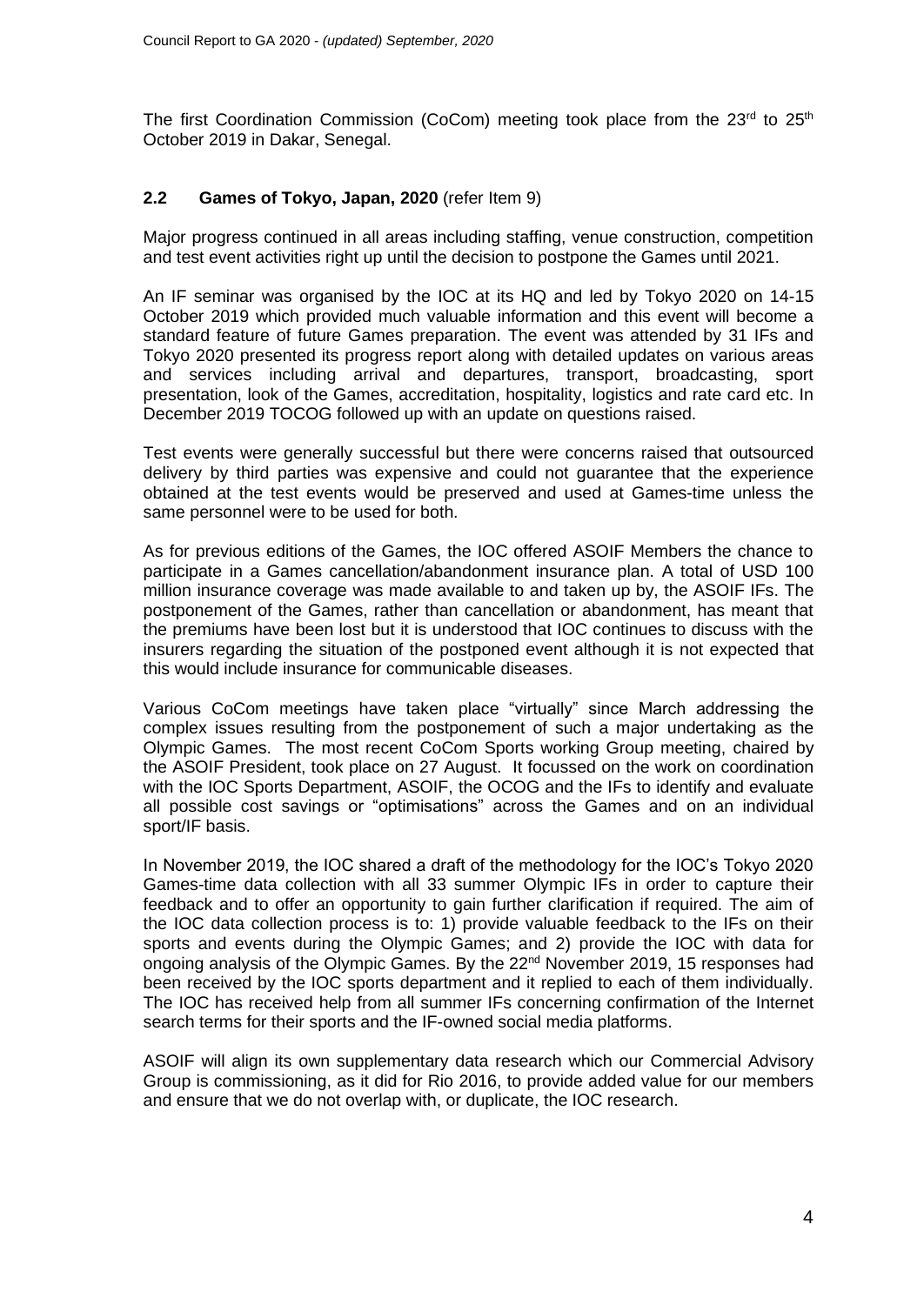# **2.3 Games of Paris, France, 2024** (refer Item 10)

As part of a further and fuller implementation of the new Games delivery model and following a full review of the venue masterplan and budgets, the Paris 2024 Organising Committee (POCOG) has been undertaking detailed work for the sports and disciplines and their respective venues in Paris. This work aims to understand IF delivery costs and capacities and the French market capacity and capability of delivering elements of the Games and to develop event delivery strategies for the Games.

For the past few months Games preparation has shown accelerated progress but concerns remain on:

- POCOG's legal constraints in the upcoming event delivery tender process
- the potential number of event delivery entities involved for any one sport or venue creating complexity and cost
- the time required to complete the consultation process

According to the POCOG's timeline, the final analysis commenced at the end of October 2019 following its market engagement and the study findings will be presented to IFs as part of the consultation process by the end of this year. In the meantime, the ASOIF Olympic and Multi-Sports Games Consultative Group (AOMSG) will provide input on the findings prior to the Paris 2024 OCOG presenting them to the IFs. Following consultation, the event delivery tender process is expected to commence in the second half of 2020.

Online status meetings have taken place to keep the CoCom informed on progress and developments.

## **3. Services / Activities**

## **3.1 ASOIF Consultative & Advisory Groups**

All eight ASOIF groups were very active in 2019 and continued their work in 2020 meeting "virtually" although a number of projects have necessarily been postponed or been delivered online. We provide a short activity report on each below:

## **3.1.1 ASOIF Medical & Science Consultative Group (AMSCG)** Chair: Margo Mountjoy (FINA)

An AMSCG meeting was held "virtually" on May 4, 2020 ahead of the WADA EC meeting which took place online on 15 May 2020. The AMSCG provided input and feedback from the International Federations' point of view with regards to the WADA papers both to inform the Olympic movement position and to brief our representatives at WADA.

One of the key action items that resulted from the ASOIF Medical Workshop held on October 18 2019 in Lausanne, was to develop a set of "Health Guidelines for International Federation Events". The purpose of this document was to provide uniform guidelines for the planning and delivery of athlete and entourage medical services required. The document has been updated in response to Covid-19 and made available online to all IFs. It was presented by the AMSCG Chair to all IF Medical doctors attending the IOC IF Medical Commission Chairpersons Meeting in Monaco 10-11 March 2020.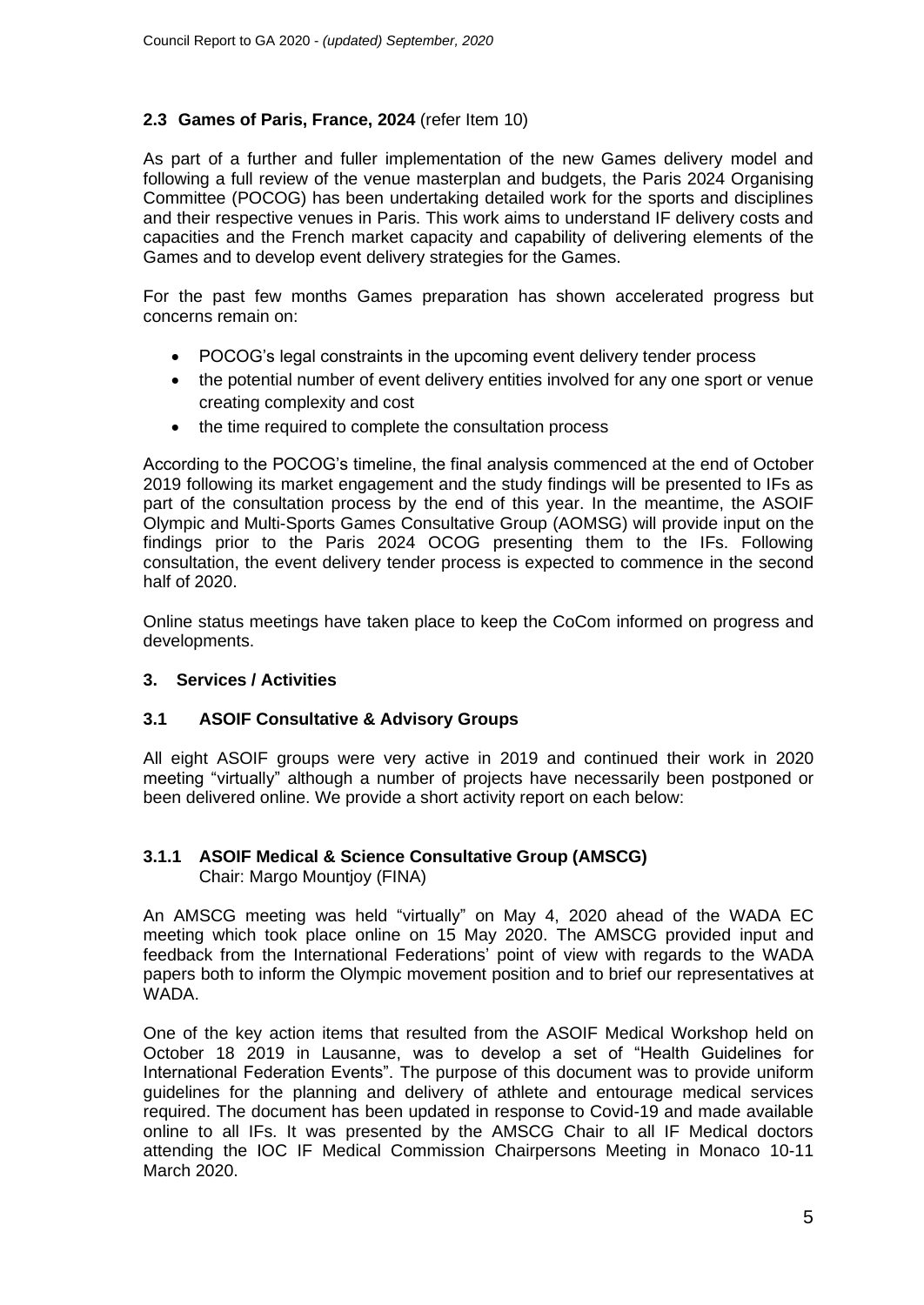The AMSCG also contributed to finalizing the agenda (Annex 3) and content for that meeting in Monaco, which focussed on the following topics: new IOC projects, transgender policy update, Tokyo Games preparations, athlete mental health as well as injury and illness surveillance methodology.

# **3.1.2 ASOIF Legal Consultative Group (ALCG)**

Chair: Antonio Arimany (ITU)

The ALCG last met on 25<sup>th</sup> February 2020 and reviewed proposals from the ASOIF Diversity and Gender Equality Consultative Group (ADGEG) to use gender neutral wording in the ASOIF Statutes. The group also proposed to include new principles to encourage ASOIF members to support equality and solidarity, and take action against harassment, abuse and discrimination.

In response to Covid-19 the ALCG has also developed proposal for the ASOIF Statutes to allow the GA to be held "virtually" and to allow electronic voting, both in exceptional circumstances.

The ALCG discussed the key changes of the WADA Code to be launched in 2021 and its potential legal impact on the IFs' anti-doping responsibilities and activities. The group also reviewed the Terms of Service of the Sport Data Warehouse (SDW) project, as part of the group's ongoing cooperation with the Olympic Channel and IOC.

The ALCG continues to monitor the RUSADA investigations and the resultant development and impact on IFs' legal cases arising. The group also follows the work of the Governance Task Force (GTF) and the ASOIF Role of IFs project, which will initiate a collective effort to established a structured dialogue with the European Commission in order to promote the role of IFs within the European Pyramidal Model of Sport.

#### **3.1.3 ASOIF Olympic & Multi-Sports Games Consultative Group (AOMSG)** Chair: Kelly Fairweather (ITF)

The AOMSG met on 6<sup>th</sup> March 2020 to discuss the outcomes of the test events and final preparations for Tokyo 2020. The group discussed the Covid-19 impact on the Olympic qualifications and agreed to work closely with the IOC to ensure that no athletes were disadvantaged in their attempt to qualify for the Games.

Paris 2024 provided an update to the AOMSG on the proposed Event Delivery Models and its findings on the French market capacity and capability for Games delivery. The AOMSG also discussed the timeline and legal requirement for the tender process of the event delivery entities.

The AOMSG will continue monitoring, leading and contributing to the MoU between the IFs and Regional/Multi-sports Games Organisers.

# **3.1.4 ASOIF Commercial Advisory Group (CAG)**

Chair: Antony Scanlon (IGF)

The group organised the first edition of an annual workshop for commercial and marketing leaders of ASOIF members on 13-14 November 2019 at the Movenpick Hotel in Lausanne and more than 30 delegates from the IFs attended the workshop over the two days. It featured the topics of fan engagement, event impact studies, media rights, IFs' engagement with esports and data-driven marketing. In the course of the workshop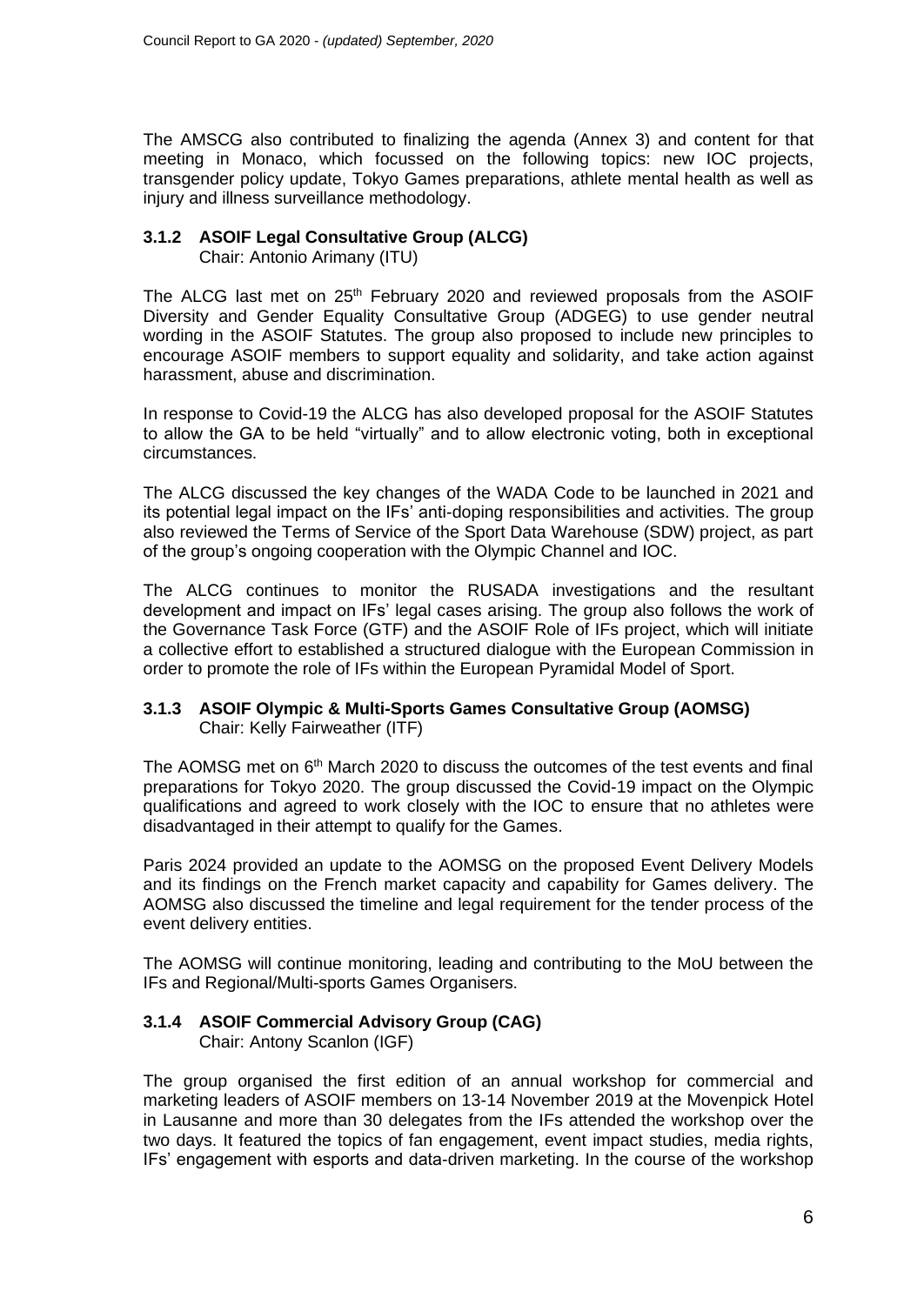IFs' best practices in these areas were identified with presentations from external market experts (e.g. Infront, TwoCircles, Nielsen, Perfect World, etc).

The 2nd edition of the ASOIF Commercial Workshop was scheduled to take place in November 2020 but has been postponed until 2021.

The IGF Executive Director, Antony Scanlon has been appointed as the new Chair of the CAG in replacement for Andy Hunt (WS) after his four years' service for which he is sincerely thanked.

## **3.1.5 ASOIF Technology and Innovation Consultative Group (TICG)** Chair: Nicolas Chapart (FIBA)

With ASOIF's decreasing involvement in the IOC Sports Data Warehouse project and following the publication of the ASOIF Future of Global Sport report in 2019, the ASOIF Council decided that now is the appropriate time to refocus the TICG's work more on innovation and new technologies and their applications to sport.

A new Chair, FIBA's Head of Digital, Nicolas Chapart, has been appointed by the Council as a replacement for Mat Pemble (ITF) after his six years Chairing and Mat will remain a member of the group as his experience will be invaluable going forwards.

The meeting was scheduled to take place on the 12<sup>th</sup> May 2020 at the SwissTech Centre in Lausanne, which coincided with the first day of the  $3<sup>rd</sup>$  edition of the SPOT (organised by ThinkSport). Due to the outbreak of Covid-19, the meeting was changed into a virtual online meeting, focussing on the technology consequences of the pandemic on the IFs and the SPOT was postponed to the year 2021. In addition, an IF workshop on the theme of "Sport Innovation" was scheduled to take place on the following day with external speakers from the IOC, AISTS and Logitech but this has also had to be rescheduled.

# **3.1.6 ASOIF Sports Development & Education Group (ASDEG)**

Chair: Deqa Niamkey (UWW)

The ASDEG met at the ASOIF offices on May 27, 2019, ahead of the ASDEG Forum that took place at the FIBA Headquarters on May 28-29, 2019. An ASDEG meeting was held on February 28, 2020, to review IF priorities for key topics for the next ASDEG Forum which was scheduled in 2020 but has now been postponed until 2021. On May 18, 2020, the ASDEG had their first virtual meeting which agreed that the planned agenda for the ASDEG Forum should remain the same for 2021 but include a session focusing on the impact of COVID-19 on IF development and education projects and programmes and how the future delivery of these should be completed.

At the Forum the ITF will present a "National Federation Assessment Tool" to help IFs support better development of National Federations within their sport. Other key topics include discussion on future development projects, current legacy programs in place for Tokyo 2020, an update on development projects for Dakar 2026 and an update from Olympic Solidarity on current activities and IF engagement. Each session will include specific IF case studies, expert speakers and planned time for participants to discuss common issues, knowledge sharing and potential solutions for IFs.

The Mohammed Bin Rashid Al Maktoum Global Initiatives includes the international award of the Dubai Creative Sports Award which recognises the best ASOIF member IFs' sport development projects and programmes. Due to COVID-19, the Award has been postponed for one year with a revised application deadline on 15 September 2021. The results will be announced on 22 November 2021.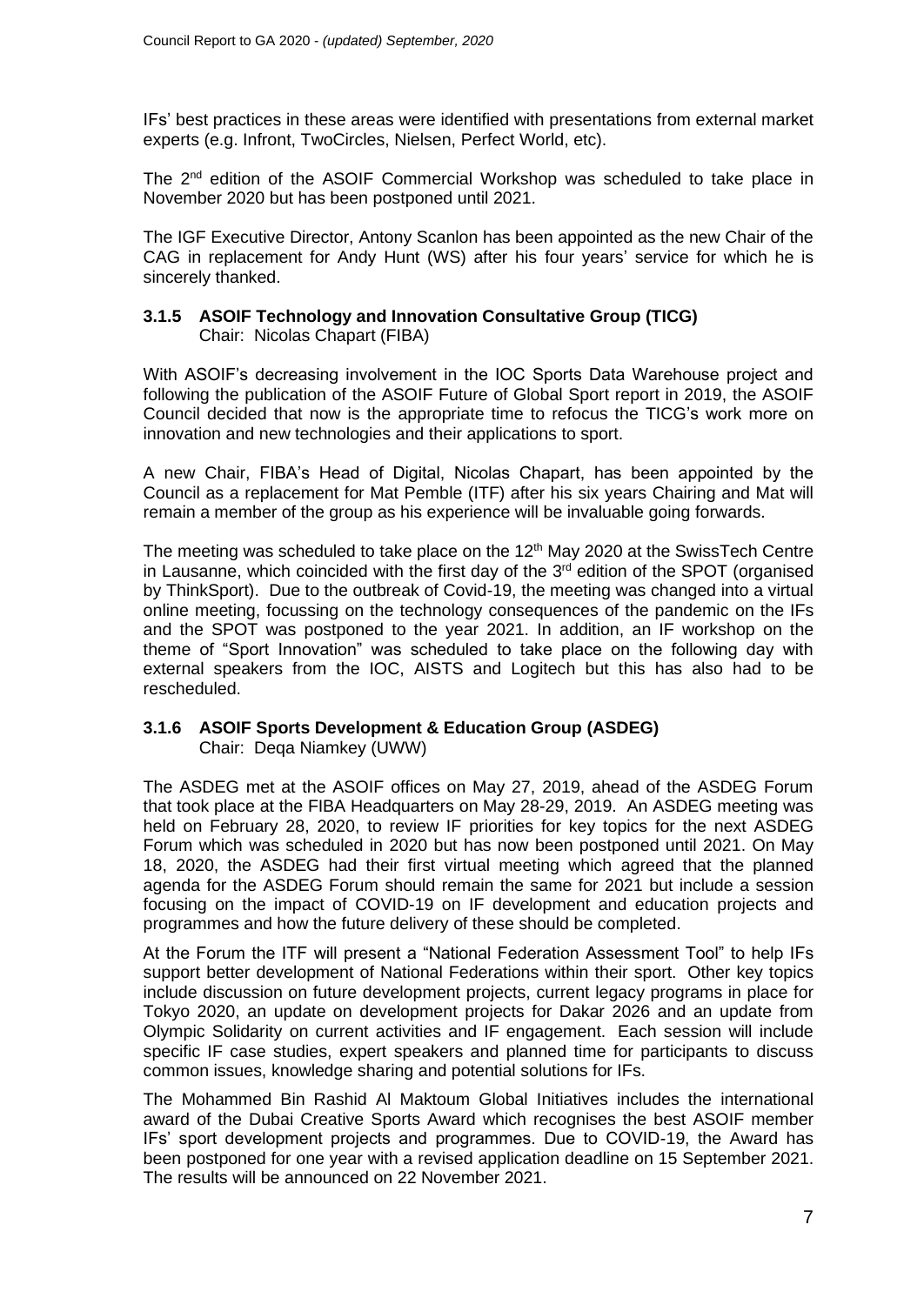# **3.1.7 ASOIF Parasport Consultative Group (APCG)**

Chair: Sabrina Ibanez (FEI)

Members of the APCG met on 24 October, 2019 in Bonn on the occasion of the Association of Paralympic Sports Organisations (APSO) General Assembly. The meeting took place in conjunction with the IPC General Assembly. Given the similarity between the composition of the APCG and APSO, ASOIF now provides the administrative/secretarial services for both.

The key topics that were addressed in the meeting were: creation of a Board of Appeal for Classification by the IPC (positive feedback from ASOIF Members), Classification jurisdiction during and beyond the Paralympic Games events, TV viewership research for Paralympic sports and disciplines managed by independent IFs (to be carried out by Nielsen primarily at IPC cost). The results of the research will be used by ASOIF members to better promote and position their Paralympic disciplines.

Since then a number of guidelines and policies related to the Tokyo 2020 Paralympic Games were issued by the IPC (i.e. IPC Digital Media Guidelines, etc.) and those to be published yet are being prepared in coordination with APSO (i.e. Tokyo 2020 Digital Media Strategy and Plan, IPC Guide to Testing Athletes with a Disability, etc.).

In December 2019 World Sailing successfully submitted an application for APSO affiliate membership which is now subject to APSO GA approval. APSO itself has submitted an application for GAISF Associate Membership and now is in the process of clarification of the relationship of APSO members (which are not GAISF Members) with GAISF Members. Decisions on both of these, however, were postponed due to CODID-19 as General Assemblies approval is required for each.

## **3.1.8 ASOIF Diversity and Gender Equality Consultative Group (ADGEG)** Chair: Marisol Casado (ITU)

The inaugural meeting of ADGEG took place on 25 September 2019. Through a review of its Terms of Reference, the group established its framework and defined its scope and general principles of work.

ADGEG members noted that the ASOIF Council had, over an extended period of time, lacked gender balance due to the nature of its election process and that this should, therefore, be considered. The group recommended to amend article 1.3 and throughout the ASOIF Statutes to ensure that gender-neutral wording be used. ADGEG also proposed the inclusion of the principle of encouragement and support of promotion of gender equality in member IFs at all levels with a declaration of zero tolerance among ASOIF members towards all forms of discrimination, harassment and abuse.

The group had planned to have its next meeting in conjunction with the IOC Gender Equality Forum that was scheduled for 1 April and the "Women in Leadership" workshop scheduled for 2-3 April 2020 in which ASOIF partners. Regrettably, due to COVID-19, all three events were postponed but so as not to lose the momentum the Forum was replaced with a series of online webinars in September 2020 that focused on the gender gaps within coaching, technical officials and decision-making positions.

A part of the Mohammed Bin Rashid Al Maktoum Global Initiatives in Dubai, the international section of the Creative Sports Award celebrates ASOIF member IFs' sport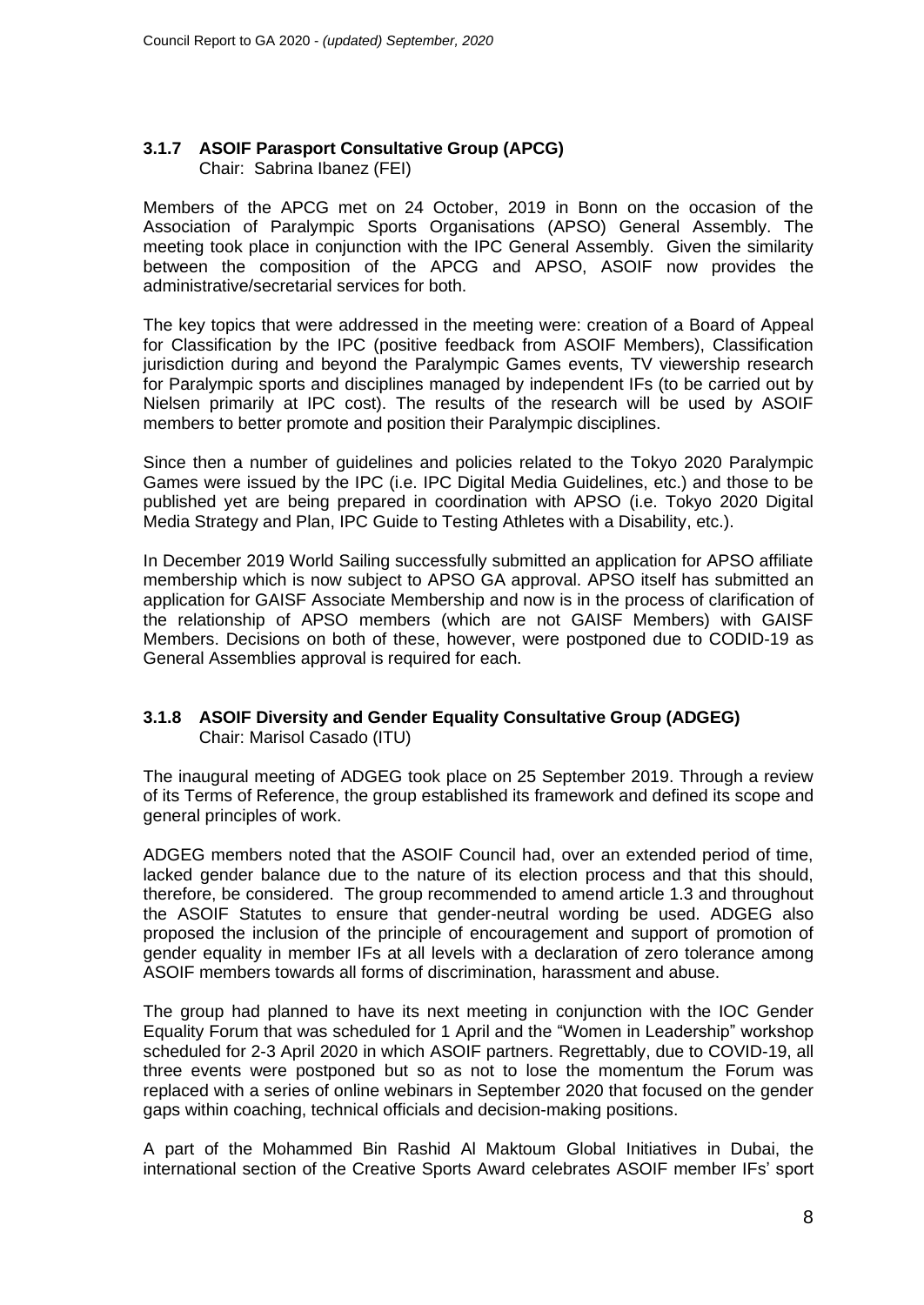development projects and programmes. Due to the COVID-19 pandemic, the 2020 Award has been postponed for one year with a revised application deadline on 15 September 2021. The winning result will be announced on 22 November 2021.

## **3.2 Fight Against Doping**

## **3.2.1 World Anti-Doping Agency**

### **a. Code & Governance Review**

The new Code was approved by the WADA EC/FB at its meetings in Katowice, Poland, 4-6 November 2019, and will come into force on 1 January 2021.

WADA's internal governance reforms are now in place and various actions under the new governance are in force although, in some cases, under a staggered implementation. The new composition of the standing committees and other bodies has not been without its challenges and WADA now has a relatively large proportion of new persons representing both the PAs and Sport.

### **b. WADA Presidency**

The new WADA President, proposed by the Public Authorities, Witold Banka, former Minister of Sport in Poland, chaired his first meeting of the IOC EC at the Olympic House in Lausanne on 23 January 2020. Two further meetings of the WADA EC have been held "virtually".

## **c. RUSADA Compliance**

Members will recall that RUSADA had its non-compliance status lifted at the WADA EC meeting in September 2018 subject to certain conditions including providing access to the Moscow laboratory and the successful extraction of the LIMS data and related raw data, by 31 December 2018. This deadline was missed but subsequent access and data extraction took place ahead of the Compliance Review Committee (CRC) meeting on 15 January, 2019. As a result, the CRC made the recommendation to the WADA EC that the status of RUSADA as compliant should remain and this was agreed by the EC at its meeting on 22 January 2019. However, WADA subsequently identified that the data provided had been manipulated and asked for explanation.

In Q4 of 2019 WADA's Intelligence & Investigations team assessed that Russia's responses to the WADA assertion that the LIMS data files had been tampered with were inadequate. Following a report from the WADA Compliance Review Committee (CRC), the WADA EC placed "Russia" in a state of non-compliance with the Code with all the related consequences including for the Tokyo 2020 Games. The pending Russian appeal to the CAS regarding the WADA decision on compliance has led to uncertainty. The hearing is scheduled for November 2020 and the final ruling is expected in early 2021.

## **3.3 Sports Data Warehouse (SDW)**

The ASOIF IF Data Project was launched at the 2013 ASOIF General Assembly to establish better ownership and control of IF sports data and to significantly improve data standards amongst our members in general and in particular, for the Olympic Games. Due to the launch of the IOC Olympic Channel which changed the dynamic regarding IOC data requirements, the IOC accepted the proposal from ASOIF Council to lead the project and in 2016 the IOC officially took over the project's leadership.